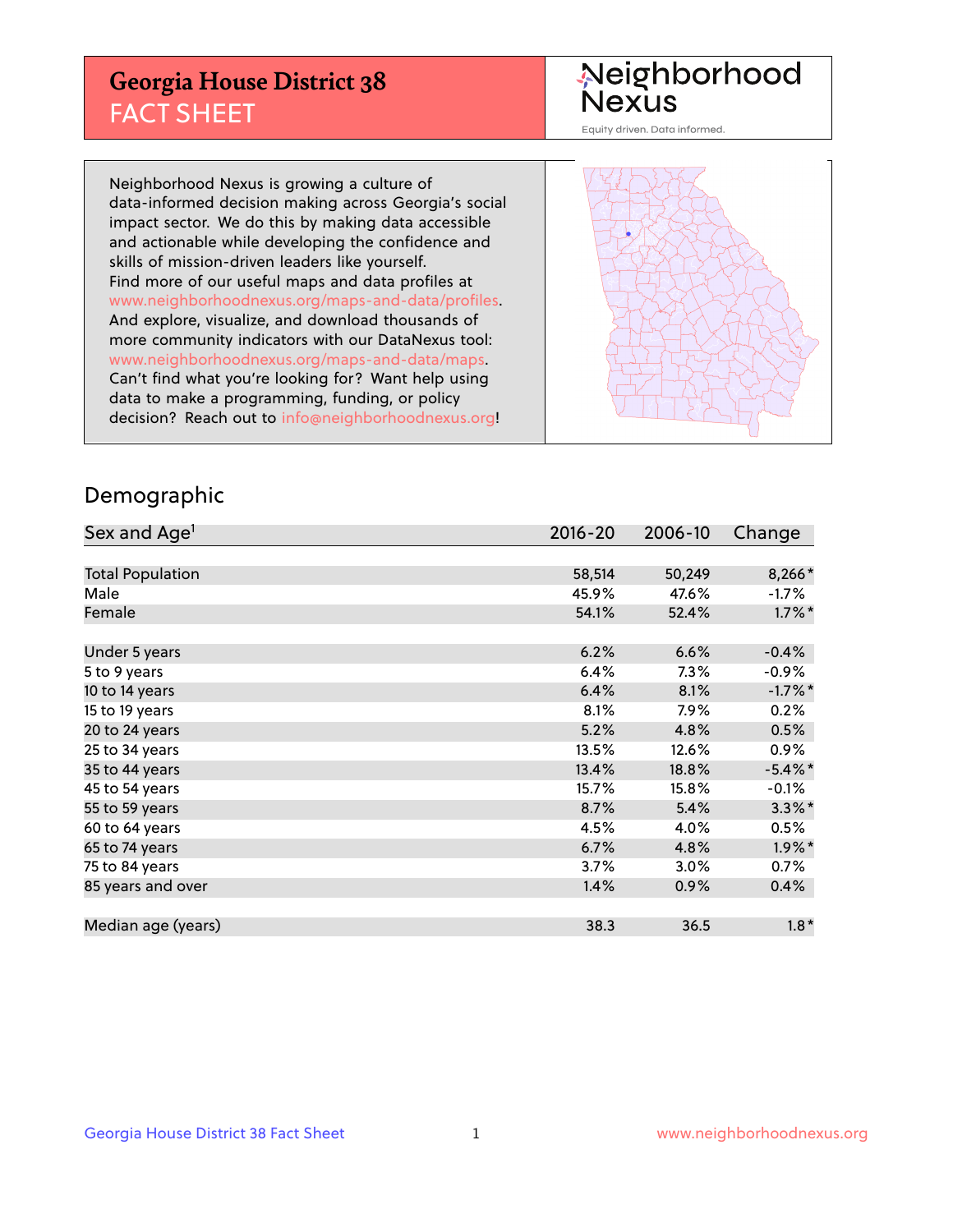## Demographic, continued...

| Race <sup>2</sup>                                            | $2016 - 20$ | 2006-10 | Change     |
|--------------------------------------------------------------|-------------|---------|------------|
| Total population                                             | 58,514      | 50,249  | 8,266*     |
| One race                                                     | 96.6%       | 98.6%   | $-2.0\%$ * |
| White                                                        | 34.6%       | 44.0%   | $-9.4\%$ * |
| <b>Black or African American</b>                             | 56.4%       | 48.1%   | $8.3\%$ *  |
| American Indian and Alaska Native                            | 0.4%        | 0.2%    | 0.3%       |
| Asian                                                        | 2.0%        | 1.5%    | 0.5%       |
| Native Hawaiian and Other Pacific Islander                   | 0.0%        | 0.0%    | $-0.0%$    |
| Some other race                                              | 3.1%        | 4.7%    | $-1.7%$ *  |
| Two or more races                                            | 3.4%        | 1.4%    | $2.0\%$ *  |
| Race alone or in combination with other race(s) <sup>3</sup> | $2016 - 20$ | 2006-10 | Change     |
|                                                              |             |         |            |
| Total population                                             | 58,514      | 50,249  | 8,266*     |
| White                                                        | 37.1%       | 44.9%   | $-7.8\%$ * |
| <b>Black or African American</b>                             | 58.2%       | 49.0%   | $9.1\%$ *  |
| American Indian and Alaska Native                            | 0.8%        | 0.6%    | 0.2%       |
| Asian                                                        | 2.5%        | 1.7%    | 0.9%       |
| Native Hawaiian and Other Pacific Islander                   | 0.1%        | 0.1%    | $-0.0%$    |
| Some other race                                              | 5.0%        | 5.1%    | $-0.1%$    |
|                                                              |             |         |            |
| Hispanic or Latino and Race <sup>4</sup>                     | $2016 - 20$ | 2006-10 | Change     |
| Total population                                             | 58,514      | 50,249  | 8,266*     |
| Hispanic or Latino (of any race)                             | 12.6%       | 8.8%    | $3.8\%$ *  |
| Not Hispanic or Latino                                       | 87.4%       | 91.2%   | $-3.8\%$ * |
| White alone                                                  | 29.5%       | 41.0%   | $-11.5%$ * |
| Black or African American alone                              | 54.5%       | 47.3%   | $7.2\%$ *  |
| American Indian and Alaska Native alone                      | 0.1%        | 0.1%    | $-0.0%$    |
| Asian alone                                                  | 1.5%        | 1.4%    | 0.1%       |
| Native Hawaiian and Other Pacific Islander alone             | 0.0%        | 0.0%    | 0.0%       |
| Some other race alone                                        | 0.2%        | 0.4%    | $-0.2%$    |
| Two or more races                                            | 1.6%        | 1.0%    | 0.6%       |
|                                                              |             |         |            |
| U.S. Citizenship Status <sup>5</sup>                         | 2016-20     | 2006-10 | Change     |
| Foreign-born population                                      | 7,451       | 6,209   | $1,243*$   |
| Naturalized U.S. citizen                                     | 58.2%       | 40.7%   | 17.5%*     |
| Not a U.S. citizen                                           | 41.8%       | 59.3%   | $-17.5%$   |
|                                                              |             |         |            |
| Citizen, Voting Age Population <sup>6</sup>                  | 2016-20     | 2006-10 | Change     |
| Citizen, 18 and over population                              | 41,217      | 33,225  | 7,991*     |
| Male                                                         | 44.9%       | 45.9%   | $-1.0%$    |
| Female                                                       | 55.1%       | 54.1%   | 1.0%       |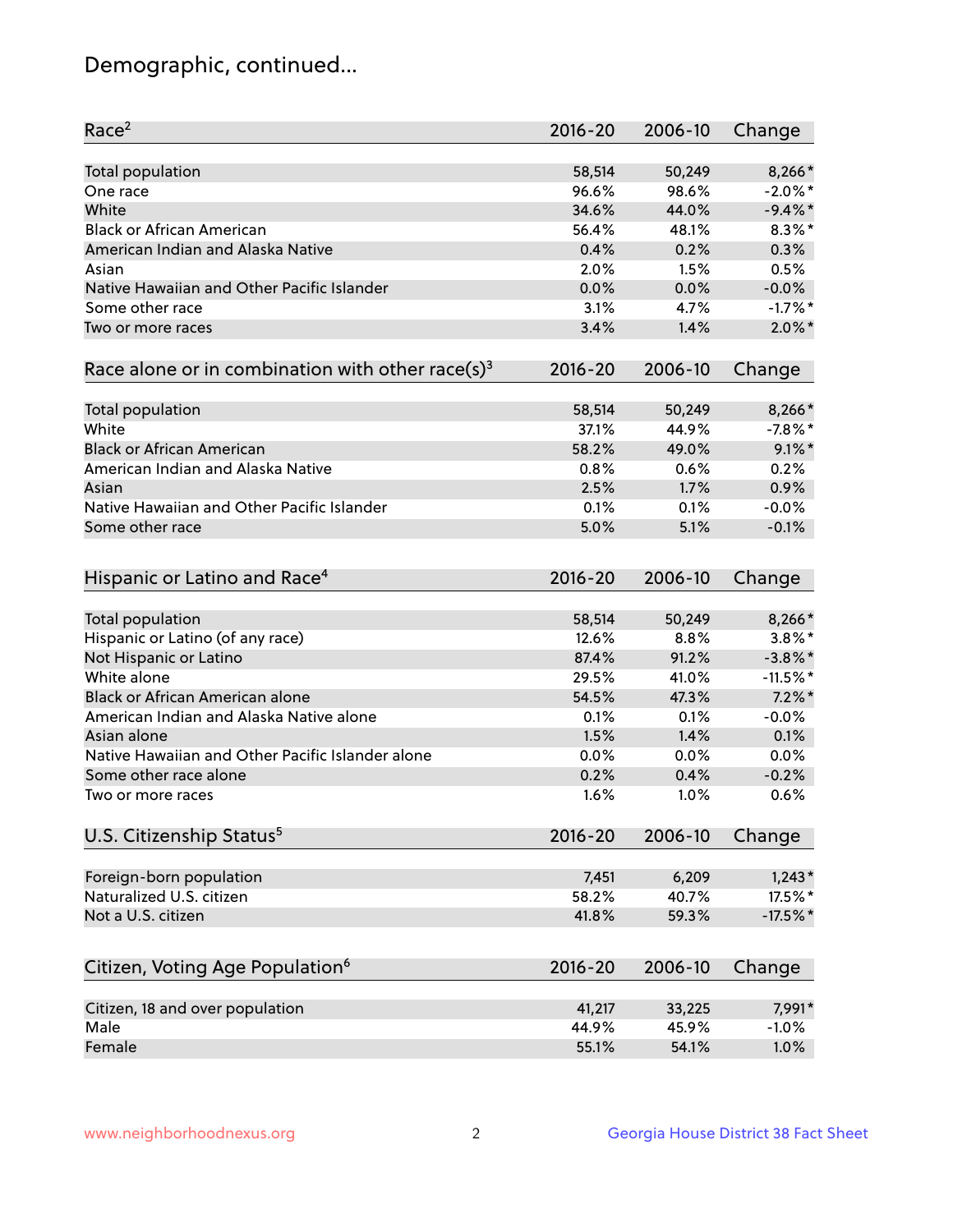#### Economic

| Income <sup>7</sup>                                 | $2016 - 20$ | 2006-10 | Change     |
|-----------------------------------------------------|-------------|---------|------------|
|                                                     |             |         |            |
| All households                                      | 20,451      | 17,799  | $2,652*$   |
| Less than \$10,000                                  | 4.3%        | 3.7%    | 0.6%       |
| \$10,000 to \$14,999                                | 1.8%        | 3.2%    | $-1.4%$    |
| \$15,000 to \$24,999                                | 5.4%        | 9.6%    | $-4.3\%$ * |
| \$25,000 to \$34,999                                | 9.8%        | 10.6%   | $-0.8%$    |
| \$35,000 to \$49,999                                | 13.5%       | 14.0%   | $-0.5%$    |
| \$50,000 to \$74,999                                | 20.0%       | 22.5%   | $-2.6%$    |
| \$75,000 to \$99,999                                | 15.2%       | 14.4%   | 0.8%       |
| \$100,000 to \$149,999                              | 18.6%       | 16.2%   | 2.3%       |
| \$150,000 to \$199,999                              | 7.6%        | 4.1%    | $3.4\%$ *  |
| \$200,000 or more                                   | 4.0%        | 1.5%    | $2.4\%$ *  |
| Median household income (dollars)                   | 69,049      | 58,776  | 10,274*    |
| Mean household income (dollars)                     | 82,879      | 69,092  | 13,787*    |
| With earnings                                       | 85.0%       | 85.9%   | $-0.9%$    |
| Mean earnings (dollars)                             | 81,674      | 69,683  | 11,991*    |
| <b>With Social Security</b>                         | 24.1%       | 20.4%   | $3.7\%$ *  |
| Mean Social Security income (dollars)               | 20,417      | 16,133  | 4,284*     |
| With retirement income                              | 19.7%       | 15.7%   | $4.1\%$ *  |
| Mean retirement income (dollars)                    | 25,973      | 18,041  | 7,932*     |
| With Supplemental Security Income                   | 5.2%        | 3.4%    | $1.8\%$ *  |
| Mean Supplemental Security Income (dollars)         | 7,242       | 7,983   | $-741$     |
| With cash public assistance income                  | 1.7%        | 0.8%    | 0.9%       |
| Mean cash public assistance income (dollars)        | $\mathbf 0$ | 2,854   | $-2,854$   |
| With Food Stamp/SNAP benefits in the past 12 months | 10.6%       | 7.3%    | $3.3\%$ *  |
|                                                     |             |         |            |
| Families                                            | 15,377      | 13,506  | 1,871*     |
| Less than \$10,000                                  | 3.4%        | 3.5%    | $-0.1%$    |
| \$10,000 to \$14,999                                | 0.7%        | 1.4%    | $-0.7%$    |
| \$15,000 to \$24,999                                | 3.6%        | 8.1%    | $-4.5%$ *  |
| \$25,000 to \$34,999                                | 7.5%        | 8.9%    | $-1.4%$    |
| \$35,000 to \$49,999                                | 14.0%       | 14.1%   | $-0.1%$    |
| \$50,000 to \$74,999                                | 21.3%       | 21.8%   | $-0.6%$    |
| \$75,000 to \$99,999                                | 16.6%       | 16.3%   | 0.3%       |
| \$100,000 to \$149,999                              | 19.1%       | 19.3%   | $-0.2%$    |
| \$150,000 to \$199,999                              | 8.6%        | 4.8%    | $3.8\%$ *  |
| \$200,000 or more                                   | 5.2%        | 1.8%    | $3.3\%$ *  |
| Median family income (dollars)                      | 74,370      | 66,017  | 8,352*     |
| Mean family income (dollars)                        | 88,957      | 75,202  | 13,754*    |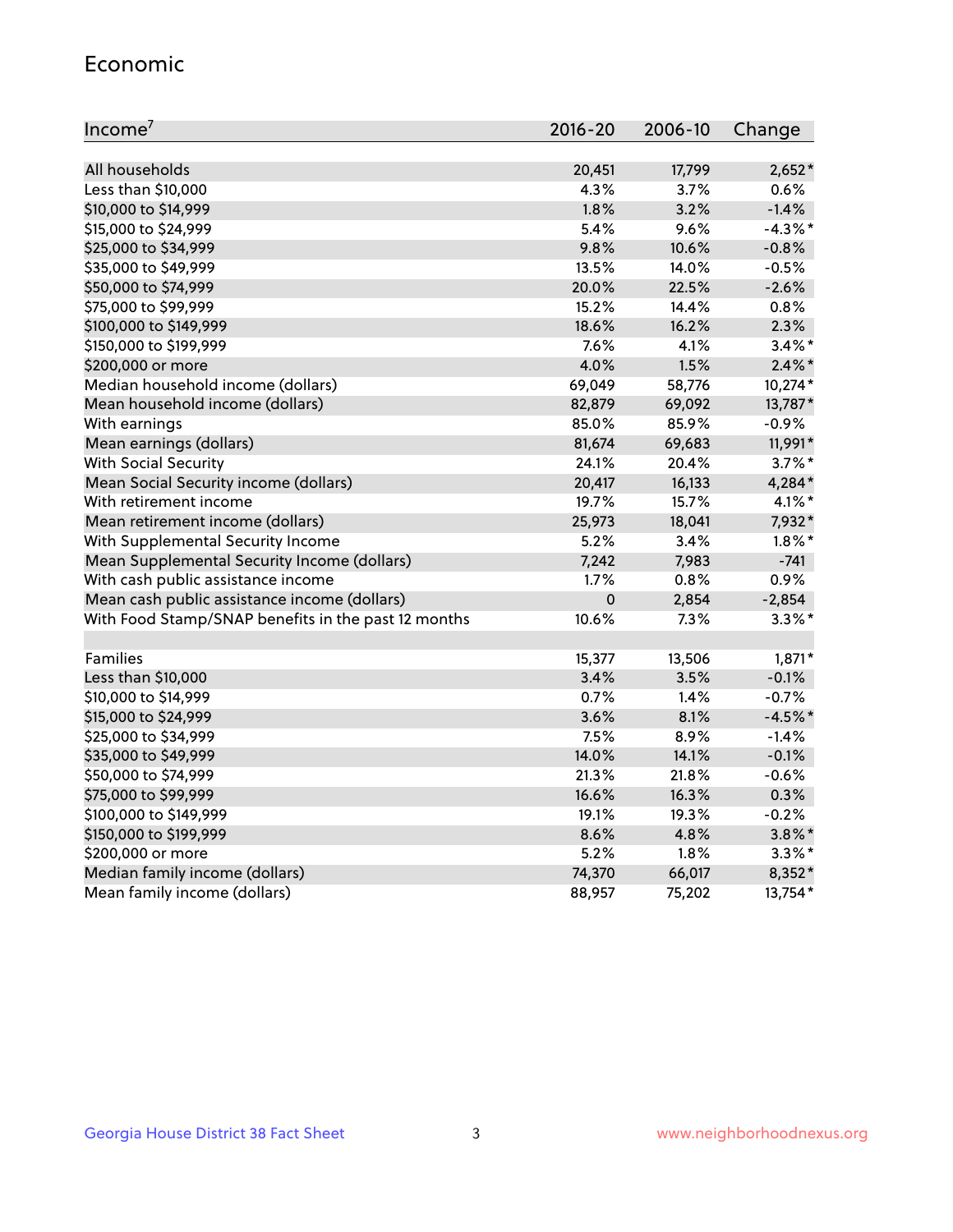## Economic, continued...

| Income, continued <sup>8</sup>                                        | $2016 - 20$ | 2006-10 | Change   |
|-----------------------------------------------------------------------|-------------|---------|----------|
|                                                                       |             |         |          |
| Nonfamily households                                                  | 5,074       | 4,293   | 781*     |
| Median nonfamily income (dollars)                                     | 46,079      | 38,298  | 7,781*   |
| Mean nonfamily income (dollars)                                       | 61,043      | 44,345  | 16,698*  |
| Median earnings for workers (dollars)                                 | 36,933      | 33,395  | 3,538*   |
| Median earnings for male full-time, year-round workers<br>(dollars)   | 49,033      | 46,944  | 2,089*   |
| Median earnings for female full-time, year-round workers<br>(dollars) | 44,582      | 41,788  | $2,794*$ |
| Per capita income (dollars)                                           | 29,978      | 25,027  | 4,951*   |
|                                                                       |             |         |          |
| Families and People Below Poverty Level <sup>9</sup>                  | $2016 - 20$ | 2006-10 | Change   |
| <b>All families</b>                                                   | 6.9%        | 7.5%    | $-0.5%$  |
| With related children under 18 years                                  | 10.4%       | 11.2%   | $-0.8%$  |
| With related children under 5 years only                              | 5.6%        | 12.0%   | $-6.3%$  |
| Married couple families                                               | 2.6%        | 3.1%    | $-0.4%$  |
| With related children under 18 years                                  | 4.5%        | 4.7%    | $-0.2%$  |
| With related children under 5 years only                              | 0.0%        | 4.4%    | $-4.4%$  |
| Families with female householder, no husband present                  | 18.5%       | 15.4%   | 3.1%     |
| With related children under 18 years                                  | 24.5%       | 20.2%   | 4.4%     |
| With related children under 5 years only                              | 27.0%       | 42.2%   | $-15.2%$ |
|                                                                       |             |         |          |
| All people                                                            | 9.1%        | 10.1%   | $-1.0%$  |
| Under 18 years                                                        | 13.9%       | 14.9%   | $-1.0%$  |
| Related children under 18 years                                       | 13.6%       | 14.5%   | $-0.9%$  |
| Related children under 5 years                                        | 12.3%       | 16.6%   | $-4.3%$  |
| Related children 5 to 17 years                                        | 14.1%       | 13.8%   | 0.3%     |
| 18 years and over                                                     | 7.5%        | 8.3%    | $-0.8%$  |
| 18 to 64 years                                                        | 8.0%        | 8.6%    | $-0.7%$  |
| 65 years and over                                                     | 5.0%        | 5.6%    | $-0.5%$  |
| People in families                                                    | 7.4%        | 8.3%    | $-0.9%$  |
| Unrelated individuals 15 years and over                               | 21.0%       | 22.2%   | $-1.2%$  |
|                                                                       |             |         |          |
| Non-Hispanic white people                                             | 8.5%        | 6.8%    | 1.7%     |
| Black or African-American people                                      | 9.0%        | 11.7%   | $-2.8%$  |
| Asian people                                                          | 29.0%       | 3.5%    | 25.5%    |
| Hispanic or Latino people                                             | 11.8%       | 18.0%   | $-6.2%$  |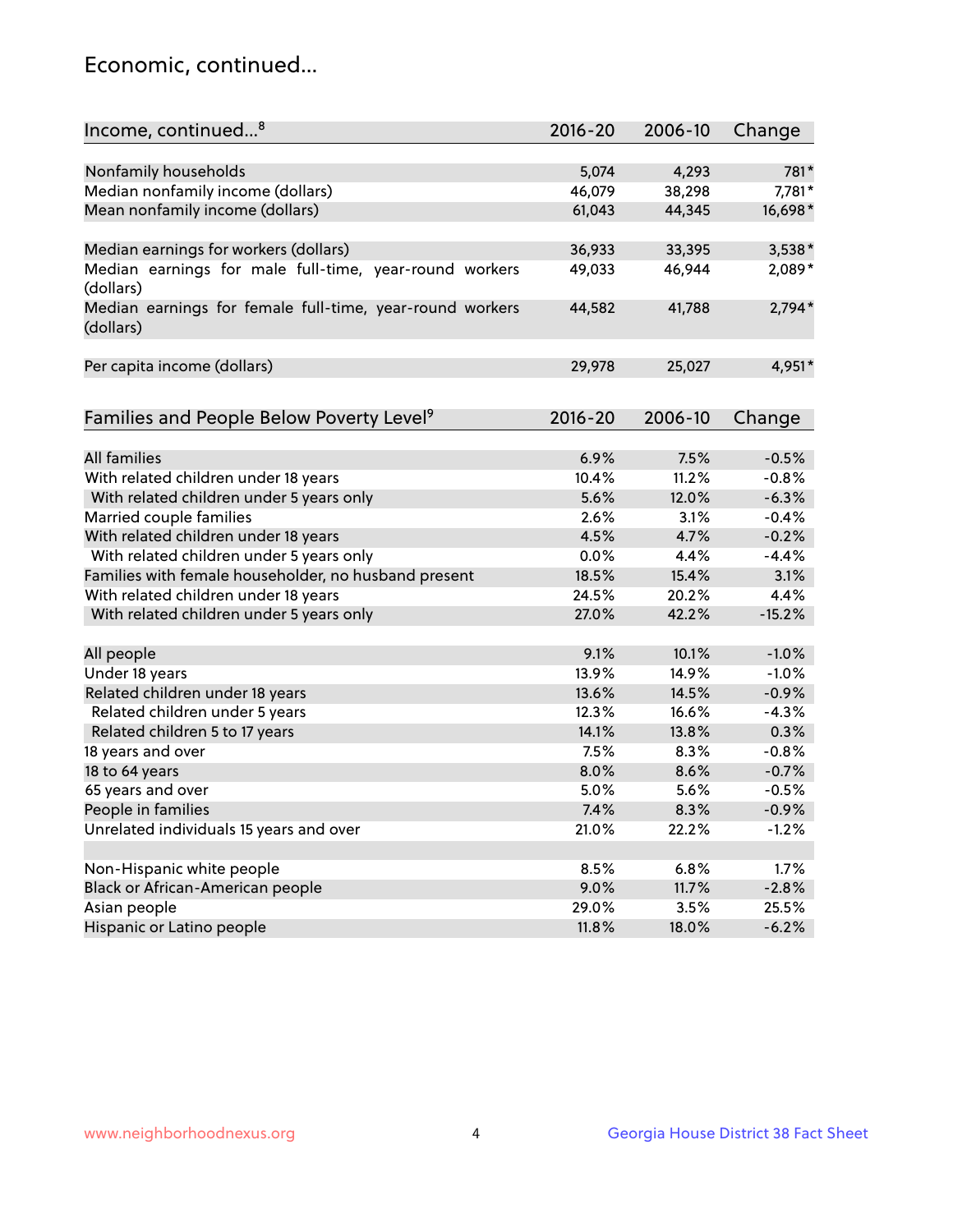## Employment

| Employment Status <sup>10</sup>                                             | $2016 - 20$ | 2006-10 | Change     |
|-----------------------------------------------------------------------------|-------------|---------|------------|
|                                                                             |             |         |            |
| Population 16 years and over                                                | 46,528      | 38,224  | 8,304*     |
| In labor force                                                              | 68.9%       | 70.7%   | $-1.8%$    |
| Civilian labor force                                                        | 68.9%       | 70.6%   | $-1.7%$    |
| Employed                                                                    | 63.7%       | 64.5%   | $-0.8%$    |
| Unemployed                                                                  | 5.2%        | 6.1%    | $-0.9%$    |
| <b>Armed Forces</b>                                                         | 0.0%        | 0.1%    | $-0.1%$    |
| Not in labor force                                                          | 31.1%       | 29.3%   | 1.8%       |
| Civilian labor force                                                        | 32,052      | 26,987  | $5,065*$   |
| <b>Unemployment Rate</b>                                                    | 7.5%        | 8.7%    | $-1.2%$    |
|                                                                             |             |         |            |
| Females 16 years and over                                                   | 25,383      | 20,589  | 4,794*     |
| In labor force                                                              | 65.4%       | 64.5%   | 0.9%       |
| Civilian labor force                                                        | 65.4%       | 64.4%   | 1.0%       |
| Employed                                                                    | 59.8%       | 58.8%   | 1.0%       |
| Own children of the householder under 6 years                               | 4,031       | 3,879   | 152        |
|                                                                             | 70.7%       | 68.7%   | 2.0%       |
| All parents in family in labor force                                        |             |         |            |
| Own children of the householder 6 to 17 years                               | 9,584       | 8,972   | 613        |
| All parents in family in labor force                                        | 76.6%       | 76.6%   | 0.0%       |
|                                                                             |             |         |            |
| Industry <sup>11</sup>                                                      | $2016 - 20$ | 2006-10 | Change     |
|                                                                             |             |         |            |
| Civilian employed population 16 years and over                              | 29,648      | 24,650  | 4,999*     |
| Agriculture, forestry, fishing and hunting, and mining                      | 0.2%        | 0.0%    | 0.2%       |
| Construction                                                                | 6.7%        | 7.5%    | $-0.7%$    |
| Manufacturing                                                               | 11.5%       | 8.5%    | $3.0\%$ *  |
| Wholesale trade                                                             | 3.1%        | 3.3%    | $-0.1%$    |
| Retail trade                                                                | 11.3%       | 11.9%   | $-0.6%$    |
| Transportation and warehousing, and utilities                               | 7.8%        | 8.0%    | $-0.1%$    |
| Information                                                                 | 1.7%        | 4.1%    | $-2.3\%$ * |
| Finance and insurance, and real estate and rental and leasing               | 7.2%        | 8.0%    | $-0.8%$    |
| Professional, scientific, and management, and administrative                | 10.4%       | 11.3%   | $-0.8%$    |
| and waste management services                                               |             |         |            |
| Educational services, and health care and social assistance                 | 19.1%       | 21.6%   | $-2.5%$ *  |
| Arts, entertainment, and recreation, and accommodation and<br>food services | 11.2%       | 6.9%    | $4.3\%$ *  |
| Other services, except public administration                                | 4.7%        | 3.9%    | 0.8%       |
| Public administration                                                       | 4.9%        | 5.2%    | $-0.4%$    |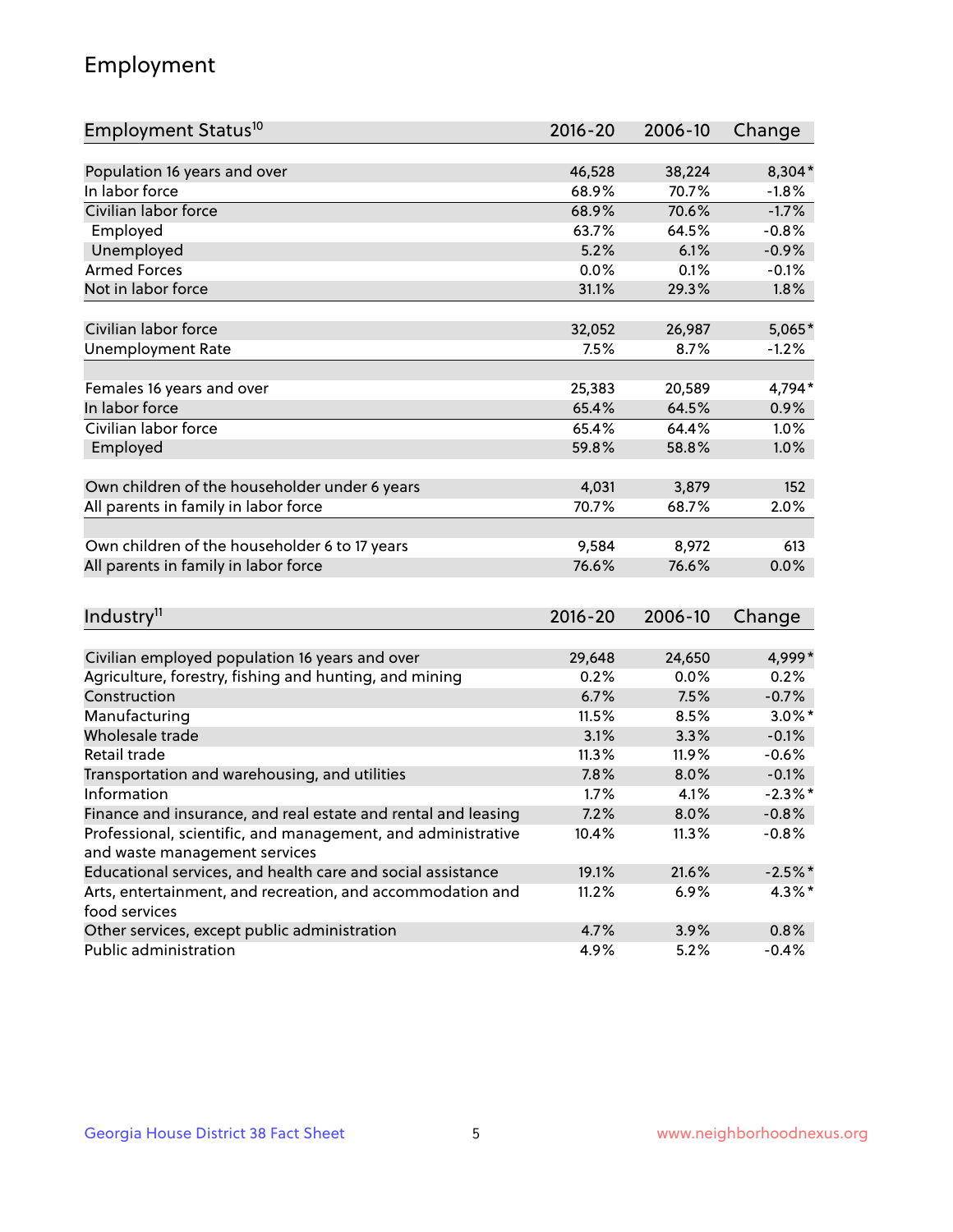## Employment, continued...

| Occupation <sup>12</sup>                                     | $2016 - 20$ | 2006-10 | Change     |
|--------------------------------------------------------------|-------------|---------|------------|
| Civilian employed population 16 years and over               | 29,648      | 24,650  | 4,999*     |
| Management, business, science, and arts occupations          | 35.3%       | 33.9%   | 1.4%       |
| Service occupations                                          | 16.2%       | 14.1%   | 2.2%       |
| Sales and office occupations                                 | 22.8%       | 29.3%   | $-6.4\%$ * |
| Natural<br>and<br>resources,<br>construction,<br>maintenance | 8.5%        | 10.4%   | $-1.9%$    |
| occupations                                                  |             |         |            |
| Production, transportation, and material moving occupations  | 17.2%       | 12.4%   | 4.7%*      |
| Class of Worker <sup>13</sup>                                | $2016 - 20$ | 2006-10 | Change     |
| Civilian employed population 16 years and over               | 29,648      | 24,650  | 4,999*     |
| Private wage and salary workers                              | 83.6%       | 80.3%   | 3.3%       |
| Government workers                                           | 11.0%       | 15.1%   | $-4.1\%$ * |
| Self-employed in own not incorporated business workers       | 5.3%        | 4.6%    | 0.7%       |
| Unpaid family workers                                        | 0.1%        | 0.0%    | 0.0%       |
| Job Flows <sup>14</sup>                                      | 2019        | 2010    | Change     |
|                                                              |             |         |            |
| Total Jobs in district                                       | 9,733       | 7,768   | 1,965      |
| Held by residents of district                                | 10.4%       | 9.4%    | 1.0%       |
| Held by non-residents of district                            | 89.6%       | 90.6%   | $-1.0%$    |
| Jobs by Industry Sector <sup>15</sup>                        | 2019        | 2010    | Change     |
| Total Jobs in district                                       | 9,733       | 7,768   | 1,965      |
| Goods Producing sectors                                      | 19.4%       | 17.9%   | 1.6%       |
| Trade, Transportation, and Utilities sectors                 | 22.8%       | 29.2%   | $-6.5%$    |
| All Other Services sectors                                   | 57.8%       | 52.9%   | 4.9%       |
|                                                              |             |         |            |
| Total Jobs in district held by district residents            | 1,015       | 732     | 283        |
| <b>Goods Producing sectors</b>                               | 17.9%       | 15.8%   | 2.1%       |
| Trade, Transportation, and Utilities sectors                 | 13.0%       | 18.6%   | $-5.6%$    |
| All Other Services sectors                                   | 69.1%       | 65.6%   | 3.5%       |
|                                                              |             |         |            |
| Jobs by Earnings <sup>16</sup>                               | 2019        | 2010    | Change     |
| Total Jobs in district                                       | 9,733       | 7,768   | 1,965      |
| Jobs with earnings \$1250/month or less                      | 26.2%       | 28.6%   | $-2.4%$    |
| Jobs with earnings \$1251/month to \$3333/month              | 32.9%       | 40.2%   | $-7.3%$    |
| Jobs with earnings greater than \$3333/month                 | 40.9%       | 31.2%   | 9.7%       |
|                                                              |             |         |            |
| Total Jobs in district held by district residents            | 1,015       | 732     | 283        |
| Jobs with earnings \$1250/month or less                      | 31.9%       | 33.3%   | $-1.4%$    |
| Jobs with earnings \$1251/month to \$3333/month              | 37.6%       | 48.0%   | $-10.3%$   |
| Jobs with earnings greater than \$3333/month                 | 30.4%       | 18.7%   | 11.7%      |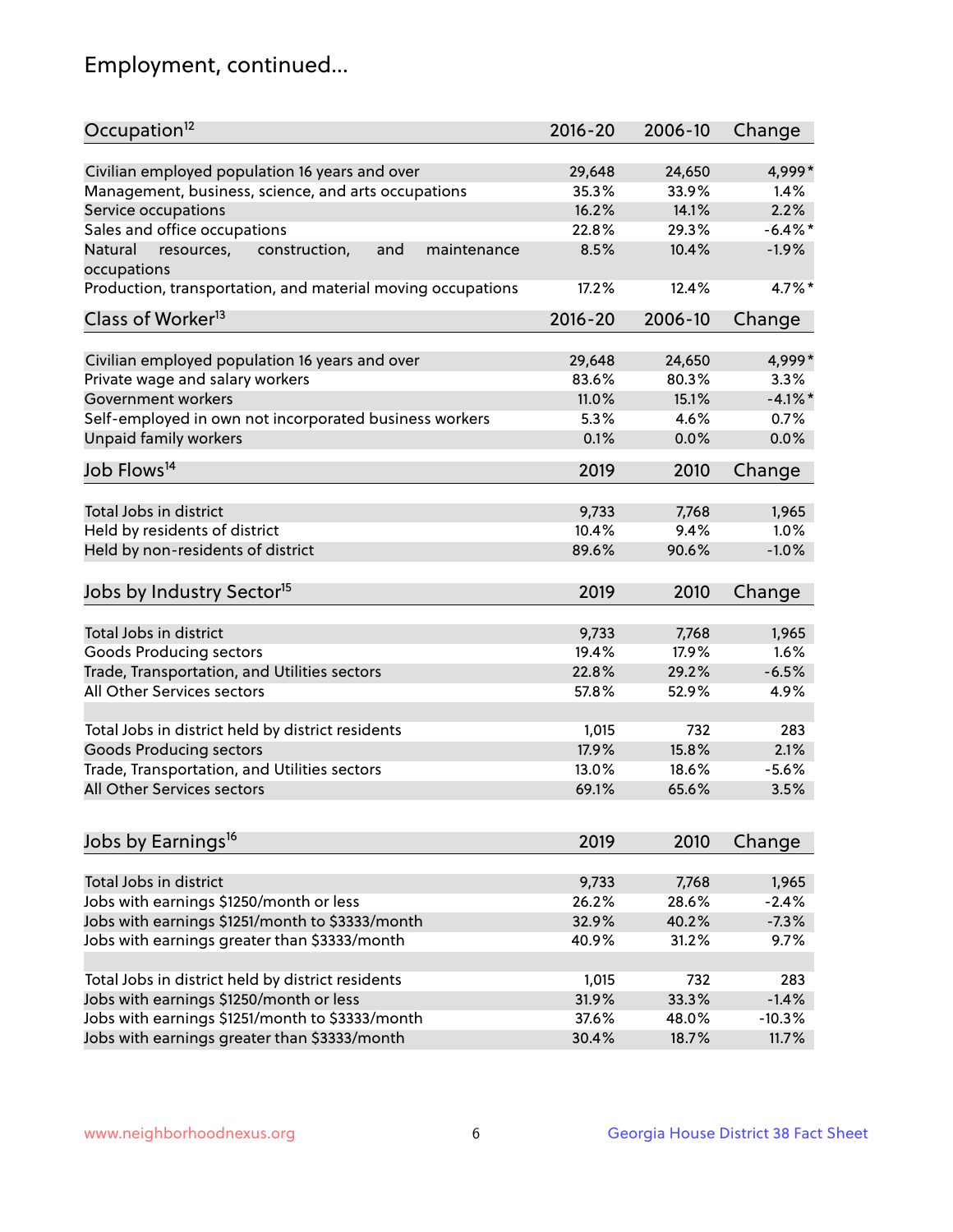## Employment, continued...

| 2019  | 2010  | Change  |
|-------|-------|---------|
|       |       |         |
| 9,733 | 7,768 | 1,965   |
| 22.4% | 23.8% | $-1.4%$ |
| 53.9% | 59.4% | $-5.5%$ |
| 23.6% | 16.8% | 6.8%    |
|       |       |         |
| 1,015 | 732   | 283     |
| 22.3% | 23.5% | $-1.2%$ |
| 48.6% | 56.1% | $-7.6%$ |
| 29.2% | 20.4% | 8.8%    |
|       |       |         |

#### Education

| School Enrollment <sup>18</sup>                | $2016 - 20$ | 2006-10 | Change     |
|------------------------------------------------|-------------|---------|------------|
|                                                |             |         |            |
| Population 3 years and over enrolled in school | 15,495      | 14,988  | 506        |
| Nursery school, preschool                      | 6.4%        | 7.1%    | $-0.7%$    |
| Kindergarten                                   | 3.4%        | 4.9%    | $-1.5%$    |
| Elementary school (grades 1-8)                 | 37.8%       | 40.1%   | $-2.3%$    |
| High school (grades 9-12)                      | 28.3%       | 25.1%   | 3.2%       |
| College or graduate school                     | 24.0%       | 22.7%   | $1.3\%$    |
| Educational Attainment <sup>19</sup>           | $2016 - 20$ | 2006-10 | Change     |
|                                                |             |         |            |
| Population 25 years and over                   | 39,554      | 32,817  | $6,737*$   |
| Less than 9th grade                            | 3.4%        | 4.2%    | $-0.8%$    |
| 9th to 12th grade, no diploma                  | 6.5%        | 9.6%    | $-3.1\%$ * |
| High school graduate (includes equivalency)    | 27.4%       | 29.8%   | $-2.4%$    |
| Some college, no degree                        | 21.9%       | 22.7%   | $-0.8%$    |
| Associate's degree                             | 8.4%        | 7.2%    | 1.2%       |
| Bachelor's degree                              | 22.3%       | 19.4%   | $2.9\%$ *  |
| Graduate or professional degree                | 10.1%       | 7.1%    | $3.0\%$ *  |
|                                                |             |         |            |
| Percent high school graduate or higher         | 90.1%       | 86.2%   | 3.9%       |
| Percent bachelor's degree or higher            | 32.4%       | 26.5%   | 5.9%*      |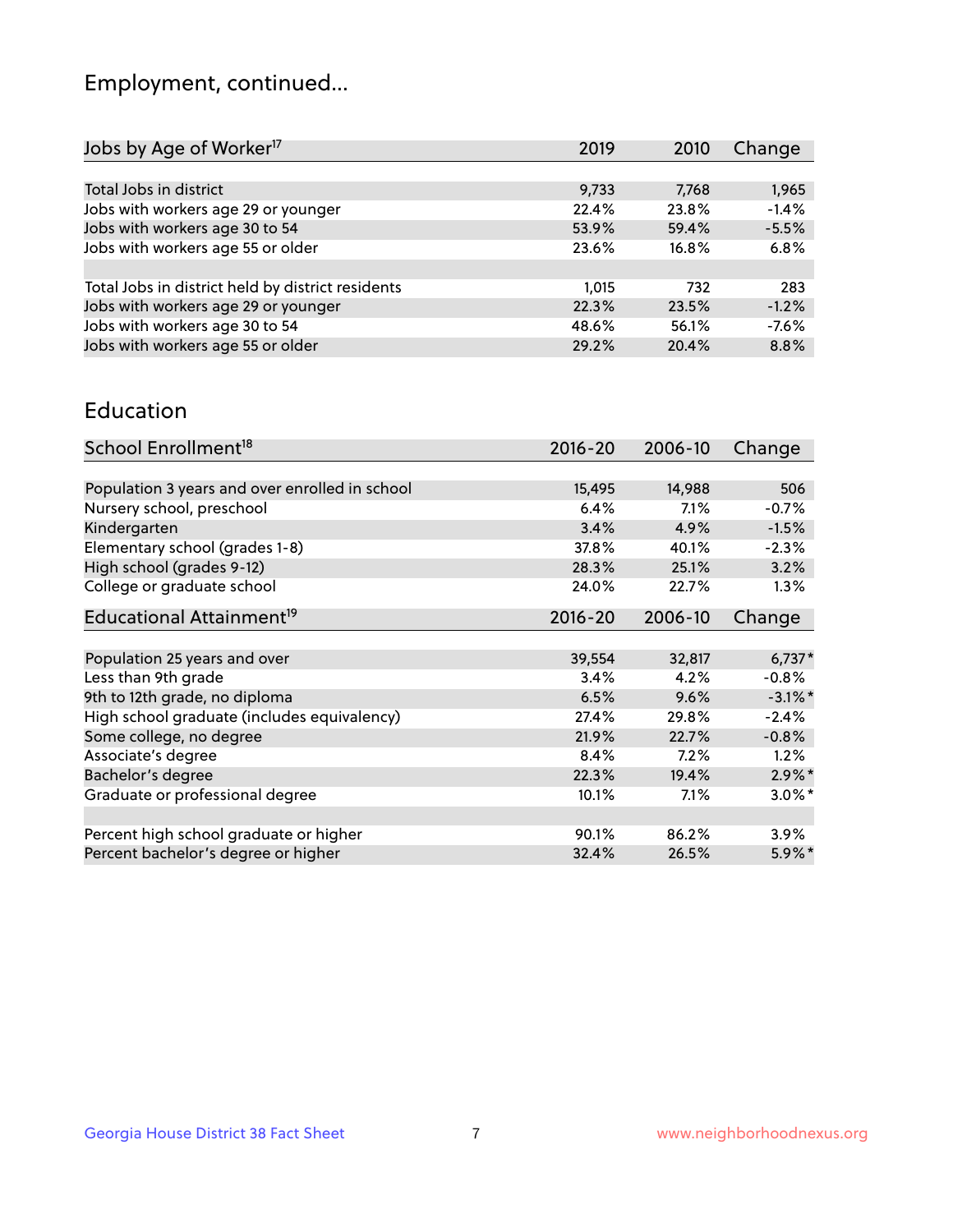## Housing

| Households by Type <sup>20</sup>                     | 2016-20         | 2006-10         |                       |
|------------------------------------------------------|-----------------|-----------------|-----------------------|
|                                                      |                 |                 | Change                |
| <b>Total households</b>                              | 20,451          | 17,799          | $2,652*$              |
| Family households (families)                         | 75.2%           | 75.9%           | $-0.7%$               |
| With own children under 18 years                     | 31.9%           | 38.1%           | $-6.1\%$ *            |
| Married-couple family                                | 50.1%           | 51.9%           | $-1.8%$               |
| With own children of the householder under 18 years  | 20.9%           | 24.6%           | $-3.7\%$ *            |
| Male householder, no wife present, family            | 4.7%            | 5.6%            | $-0.8%$               |
| With own children of the householder under 18 years  | 1.4%            | 2.8%            | $-1.4%$               |
| Female householder, no husband present, family       | 20.4%           | 18.4%           | 2.0%                  |
| With own children of the householder under 18 years  | 9.6%            | 10.6%           | $-1.0%$               |
| Nonfamily households                                 | 24.8%           | 24.1%           | 0.7%                  |
| Householder living alone                             | 20.4%           | 20.1%           | 0.3%                  |
| 65 years and over                                    | 6.5%            | 5.1%            | 1.4%                  |
|                                                      |                 |                 |                       |
| Households with one or more people under 18 years    | 38.1%           | 42.8%           | $-4.6\%$ *            |
| Households with one or more people 65 years and over | 23.3%           | 17.2%           | $6.1\%$ *             |
|                                                      |                 |                 |                       |
| Average household size                               | 2.84            | 2.81            | 0.04                  |
| Average family size                                  | 3.31            | 3.21            | 0.10                  |
|                                                      |                 |                 |                       |
| Housing Occupancy <sup>21</sup>                      | 2016-20         | 2006-10         | Change                |
|                                                      |                 |                 |                       |
| Total housing units                                  | 21,589<br>94.7% | 19,595<br>90.8% | $1,993*$<br>$3.9\%$ * |
| Occupied housing units                               |                 |                 |                       |
| Vacant housing units                                 | 5.3%            | 9.2%            | $-3.9\%$ *            |
| Homeowner vacancy rate                               | 1.5             | 3.1             | $-1.5$                |
| Rental vacancy rate                                  | 0.2             | 15.0            | $-14.8*$              |
|                                                      |                 |                 |                       |
| Units in Structure <sup>22</sup>                     | $2016 - 20$     | 2006-10         | Change                |
|                                                      |                 |                 |                       |
| Total housing units                                  | 21,589          | 19,595          | 1,993*<br>$2.7\%$ *   |
| 1-unit, detached                                     | 88.8%           | 86.1%           |                       |
| 1-unit, attached                                     | 4.3%            | 3.5%            | 0.9%                  |
| 2 units                                              | 0.9%            | 1.6%            | $-0.7%$               |
| 3 or 4 units                                         | 1.3%            | 2.0%            | $-0.6%$               |
| 5 to 9 units                                         | $1.8\%$         | 1.4%            | 0.4%                  |
| 10 to 19 units                                       | 1.2%            | 2.2%            | $-1.0\%$              |
| 20 or more units                                     | 1.3%            | 1.8%            | $-0.5%$               |
| Mobile home                                          | 0.4%            | 1.3%            | $-0.9\%$              |
| Boat, RV, van, etc.                                  | 0.0%            | 0.1%            | $-0.1%$               |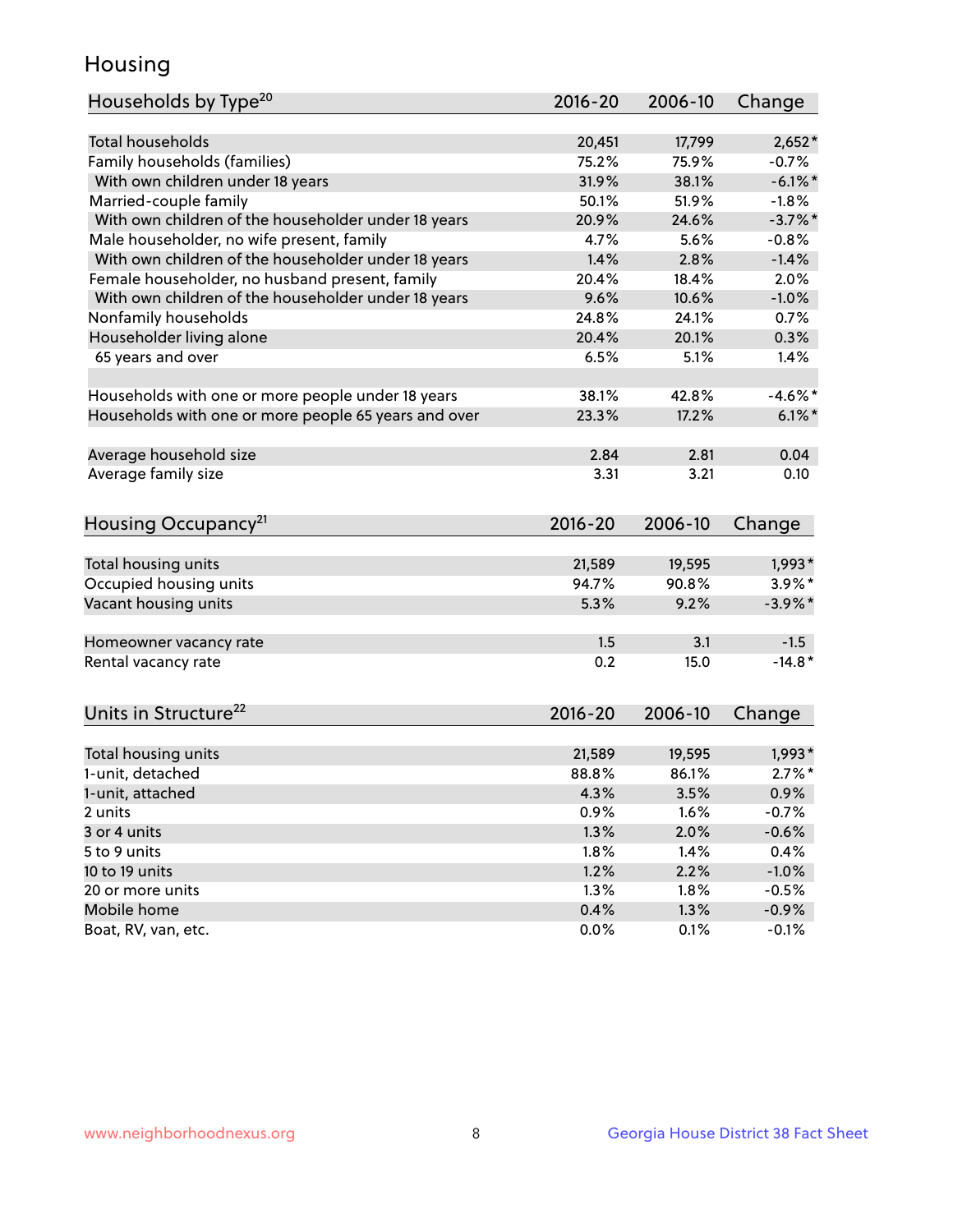## Housing, Continued...

| Year Structure Built <sup>23</sup>             | 2016-20     | 2006-10 | Change     |
|------------------------------------------------|-------------|---------|------------|
| Total housing units                            | 21,589      | 19,595  | $1,993*$   |
| Built 2014 or later                            | 4.1%        | (X)     | (X)        |
| Built 2010 to 2013                             | 1.8%        | (X)     | (X)        |
| Built 2000 to 2009                             | 24.0%       | 24.2%   | $-0.2%$    |
| Built 1990 to 1999                             | 23.5%       | 26.1%   | $-2.5%$    |
| Built 1980 to 1989                             | 17.4%       | 21.0%   | $-3.6%$ *  |
| Built 1970 to 1979                             | 12.5%       | 9.8%    | $2.7\%$ *  |
| Built 1960 to 1969                             | 10.0%       | 11.6%   | $-1.5%$    |
| Built 1950 to 1959                             | 3.0%        | 3.6%    | $-0.7%$    |
| Built 1940 to 1949                             | 0.8%        | 2.1%    | $-1.3%$    |
| Built 1939 or earlier                          | 2.9%        | 1.6%    | 1.2%       |
| Housing Tenure <sup>24</sup>                   | $2016 - 20$ | 2006-10 | Change     |
|                                                |             |         |            |
| Occupied housing units                         | 20,451      | 17,799  | $2,652*$   |
| Owner-occupied                                 | 73.0%       | 81.3%   | $-8.3\%$ * |
| Renter-occupied                                | 27.0%       | 18.7%   | $8.3\%$ *  |
| Average household size of owner-occupied unit  | 2.79        | 2.80    | $-0.01$    |
| Average household size of renter-occupied unit | 2.99        | 2.85    | 0.15       |
| Residence 1 Year Ago <sup>25</sup>             | $2016 - 20$ | 2006-10 | Change     |
| Population 1 year and over                     | 57,736      | 49,773  | 7,962*     |
| Same house                                     | 89.1%       | 85.1%   | $3.9\%$ *  |
| Different house in the U.S.                    | 10.7%       | 14.5%   | $-3.8\%$ * |
| Same county                                    | 4.8%        | 10.0%   | $-5.3\%$ * |
| Different county                               | 5.9%        | 4.5%    | 1.4%       |
| Same state                                     | 3.6%        | 2.5%    | 1.0%       |
| Different state                                | 2.4%        | 2.0%    | 0.4%       |
| Abroad                                         | 0.2%        | 0.3%    | $-0.1%$    |
| Value of Housing Unit <sup>26</sup>            | $2016 - 20$ | 2006-10 | Change     |
|                                                |             |         |            |
| Owner-occupied units                           | 14,933      | 14,477  | 455        |
| Less than \$50,000                             | 2.2%        | 2.9%    | $-0.7%$    |
| \$50,000 to \$99,999                           | 7.7%        | 9.5%    | $-1.8%$    |
| \$100,000 to \$149,999                         | 20.1%       | 29.2%   | $-9.1\%$ * |
| \$150,000 to \$199,999                         | 26.8%       | 34.8%   | $-8.0\%$ * |
| \$200,000 to \$299,999                         | 28.3%       | 16.2%   | 12.0%*     |
| \$300,000 to \$499,999                         | 13.7%       | 6.5%    | $7.2\%$ *  |
| \$500,000 to \$999,999                         | 1.0%        | 0.7%    | 0.3%       |
| \$1,000,000 or more                            | 0.3%        | 0.3%    | 0.0%       |
| Median (dollars)                               | 184,609     | 159,153 | 25,456*    |
| Mortgage Status <sup>27</sup>                  | $2016 - 20$ | 2006-10 | Change     |
| Owner-occupied units                           | 14,933      | 14,477  | 455        |
| Housing units with a mortgage                  | 75.6%       | 81.8%   | $-6.3\%$ * |
| Housing units without a mortgage               | 24.4%       | 18.2%   | $6.3\%*$   |
|                                                |             |         |            |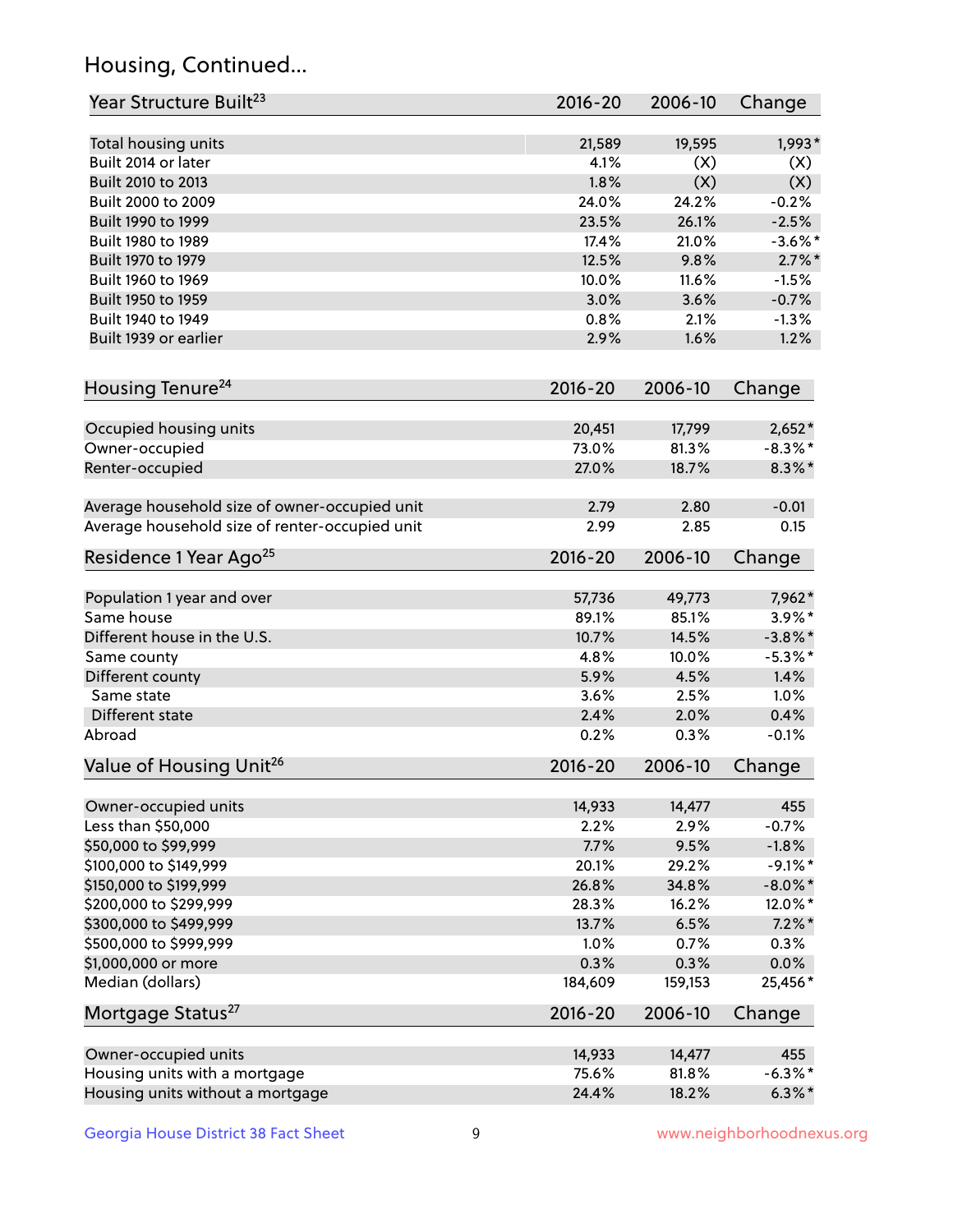## Housing, Continued...

| Selected Monthly Owner Costs <sup>28</sup>                                            | 2016-20     | 2006-10 | Change     |
|---------------------------------------------------------------------------------------|-------------|---------|------------|
| Housing units with a mortgage                                                         | 11,282      | 11,849  | $-567$     |
| Less than \$300                                                                       | 0.1%        | 0.0%    | 0.1%       |
| \$300 to \$499                                                                        | 1.0%        | 1.8%    | $-0.9%$    |
| \$500 to \$999                                                                        | 17.5%       | 19.2%   | $-1.7%$    |
| \$1,000 to \$1,499                                                                    | 43.3%       | 39.8%   | 3.5%       |
| \$1,500 to \$1,999                                                                    | 22.3%       | 26.8%   | $-4.5%$ *  |
| \$2,000 to \$2,999                                                                    | 14.2%       | 9.8%    | 4.5%*      |
| \$3,000 or more                                                                       | 1.6%        | 2.6%    | $-1.0%$    |
| Median (dollars)                                                                      | 1,361       | 1,383   | $-22$      |
|                                                                                       |             |         |            |
| Housing units without a mortgage                                                      | 3,650       | 2,628   | $1,022*$   |
| Less than \$150                                                                       | 2.8%        | 4.0%    | $-1.1%$    |
| \$150 to \$249                                                                        | 16.1%       | 21.4%   | $-5.3%$    |
| \$250 to \$349                                                                        | 25.9%       | 27.0%   | $-1.1%$    |
| \$350 to \$499                                                                        | 31.8%       | 26.9%   | 4.8%       |
| \$500 to \$699                                                                        | 18.5%       | 14.2%   | 4.4%       |
| \$700 or more                                                                         | 4.8%        | 6.5%    | $-1.6%$    |
| Median (dollars)                                                                      | 369         | 340     | $29*$      |
| Selected Monthly Owner Costs as a Percentage of<br>Household Income <sup>29</sup>     | $2016 - 20$ | 2006-10 | Change     |
| Housing units with a mortgage (excluding units where<br>SMOCAPI cannot be computed)   | 11,234      | 11,832  | $-598$     |
| Less than 20.0 percent                                                                | 50.5%       | 37.5%   | 13.1%*     |
| 20.0 to 24.9 percent                                                                  | 15.5%       | 15.9%   | $-0.5%$    |
| 25.0 to 29.9 percent                                                                  | 11.6%       | 12.2%   | $-0.6%$    |
| 30.0 to 34.9 percent                                                                  | 4.0%        | 7.8%    | $-3.9\%$ * |
| 35.0 percent or more                                                                  | 18.4%       | 26.6%   | $-8.1\%$ * |
| Not computed                                                                          | 48          | 17      | 31         |
| Housing unit without a mortgage (excluding units where<br>SMOCAPI cannot be computed) | 3,633       | 2,622   | $1,011*$   |
| Less than 10.0 percent                                                                | 59.8%       | 51.5%   | 8.2%       |
| 10.0 to 14.9 percent                                                                  | 20.4%       | 17.3%   | 3.1%       |
| 15.0 to 19.9 percent                                                                  | 6.7%        | 11.5%   | $-4.8\%$ * |
| 20.0 to 24.9 percent                                                                  | 2.4%        | 6.0%    | $-3.6%$    |
| 25.0 to 29.9 percent                                                                  | 2.6%        | 5.2%    | $-2.6%$    |
| 30.0 to 34.9 percent                                                                  | 0.9%        | 1.6%    | $-0.7%$    |
| 35.0 percent or more                                                                  | 7.3%        | 6.9%    | 0.4%       |
| Not computed                                                                          | 17          | 6       | 11         |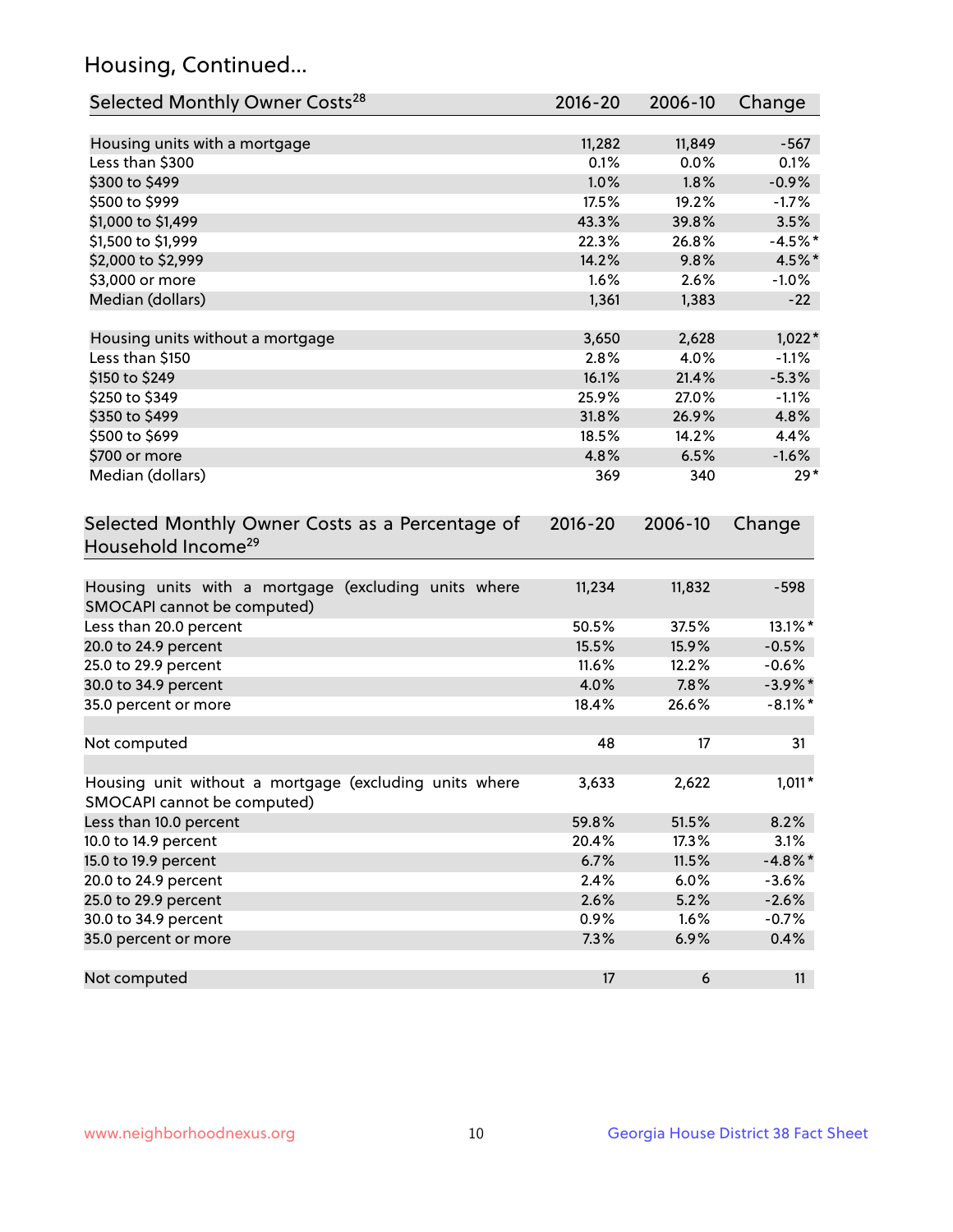### Housing, Continued...

| Gross Rent <sup>30</sup>   | 2016-20 | 2006-10 | Change      |
|----------------------------|---------|---------|-------------|
|                            |         |         |             |
| Occupied units paying rent | 5,142   | 3,108   | $2,034*$    |
| Less than \$200            | 0.6%    | 0.1%    | 0.5%        |
| \$200 to \$499             | 0.3%    | 3.2%    | $-2.9%$     |
| \$500 to \$749             | 6.3%    | 12.1%   | $-5.8\%$    |
| \$750 to \$999             | 10.6%   | 33.2%   | $-22.6\%$ * |
| \$1,000 to \$1,499         | 53.9%   | 41.4%   | 12.5%       |
| \$1,500 to \$1,999         | 25.4%   | 8.8%    | 16.6%*      |
| \$2,000 or more            | 3.0%    | $1.3\%$ | 1.7%        |
| Median (dollars)           | 1,236   | 1,263   | $-27$       |
|                            |         |         |             |
| No rent paid               | 376     | 214     | 163         |
|                            |         |         |             |

| Gross Rent as a Percentage of Household Income <sup>31</sup>                   | $2016 - 20$ | 2006-10 | Change   |
|--------------------------------------------------------------------------------|-------------|---------|----------|
|                                                                                |             |         |          |
| Occupied units paying rent (excluding units where GRAPI<br>cannot be computed) | 5,091       | 3,065   | $2,026*$ |
| Less than 15.0 percent                                                         | 13.1%       | 10.5%   | 2.6%     |
| 15.0 to 19.9 percent                                                           | 11.1%       | 10.3%   | 0.8%     |
| 20.0 to 24.9 percent                                                           | 13.2%       | 10.0%   | 3.2%     |
| 25.0 to 29.9 percent                                                           | 7.4%        | 9.2%    | $-1.8%$  |
| 30.0 to 34.9 percent                                                           | 13.2%       | 8.4%    | 4.8%     |
| 35.0 percent or more                                                           | 42.0%       | 51.6%   | $-9.6%$  |
|                                                                                |             |         |          |
| Not computed                                                                   | 427         | 257     | 170      |

## Transportation

| Commuting to Work <sup>32</sup>           | 2016-20 | 2006-10 | Change     |
|-------------------------------------------|---------|---------|------------|
|                                           |         |         |            |
| Workers 16 years and over                 | 28,490  | 24.164  | $4,326*$   |
| Car, truck, or van - drove alone          | 78.9%   | 83.5%   | $-4.6\%$ * |
| Car, truck, or van - carpooled            | 9.1%    | 11.9%   | $-2.8\%$ * |
| Public transportation (excluding taxicab) | $1.0\%$ | $0.8\%$ | 0.2%       |
| Walked                                    | 1.2%    | 0.4%    | 0.8%       |
| Other means                               | 1.5%    | 0.5%    | 0.9%       |
| Worked at home                            | 8.2%    | 2.8%    | $5.4\%$ *  |
|                                           |         |         |            |
| Mean travel time to work (minutes)        | 34.5    | 32.9    | 1.6        |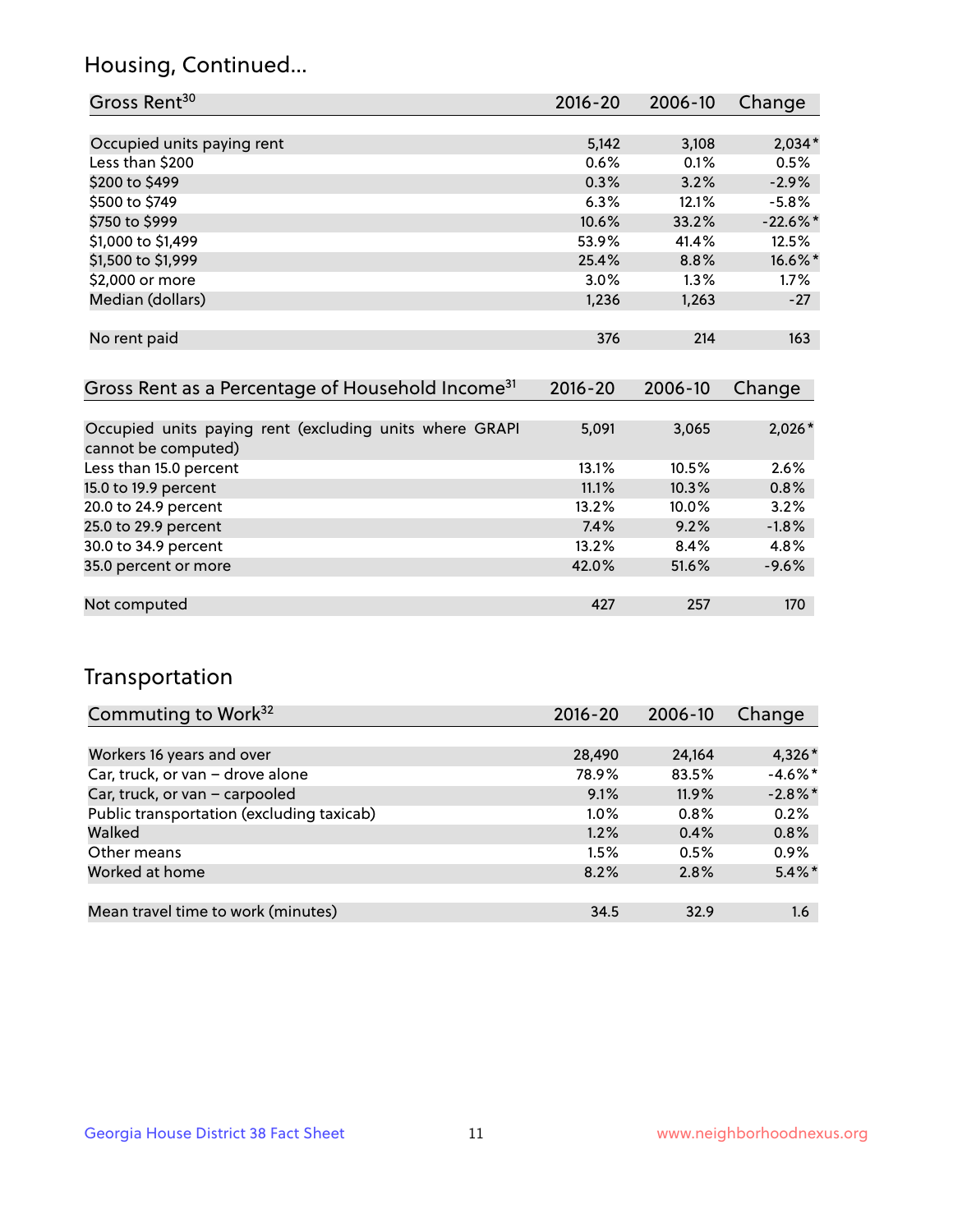## Transportation, Continued...

| Vehicles Available <sup>33</sup> | $2016 - 20$ | $2006 - 10$ | Change    |
|----------------------------------|-------------|-------------|-----------|
|                                  |             |             |           |
| Occupied housing units           | 20.451      | 17,799      | $2,652*$  |
| No vehicles available            | 2.5%        | 3.3%        | $-0.9%$   |
| 1 vehicle available              | 27.3%       | 30.1%       | $-2.8%$   |
| 2 vehicles available             | 41.3%       | 43.5%       | $-2.1%$   |
| 3 or more vehicles available     | 28.9%       | 23.1%       | $5.8\%$ * |

#### Health

| Health Insurance coverage <sup>34</sup>                 | 2016-20 |
|---------------------------------------------------------|---------|
|                                                         |         |
| Civilian Noninstitutionalized Population                | 58,172  |
| With health insurance coverage                          | 88.0%   |
| With private health insurance coverage                  | 69.0%   |
| With public health coverage                             | 29.4%   |
| No health insurance coverage                            | 12.0%   |
| Civilian Noninstitutionalized Population Under 19 years | 15,367  |
| No health insurance coverage                            | 6.4%    |
| Civilian Noninstitutionalized Population 19 to 64 years | 36,136  |
| In labor force:                                         | 29,716  |
| Employed:                                               | 27,536  |
| With health insurance coverage                          | 87.5%   |
| With private health insurance coverage                  | 84.4%   |
| With public coverage                                    | 5.7%    |
| No health insurance coverage                            | 12.5%   |
| Unemployed:                                             | 2,180   |
| With health insurance coverage                          | 46.5%   |
| With private health insurance coverage                  | 34.7%   |
| With public coverage                                    | 16.1%   |
| No health insurance coverage                            | 53.5%   |
| Not in labor force:                                     | 6,420   |
| With health insurance coverage                          | 80.5%   |
| With private health insurance coverage                  | 52.2%   |
| With public coverage                                    | 37.6%   |
| No health insurance coverage                            | 19.5%   |